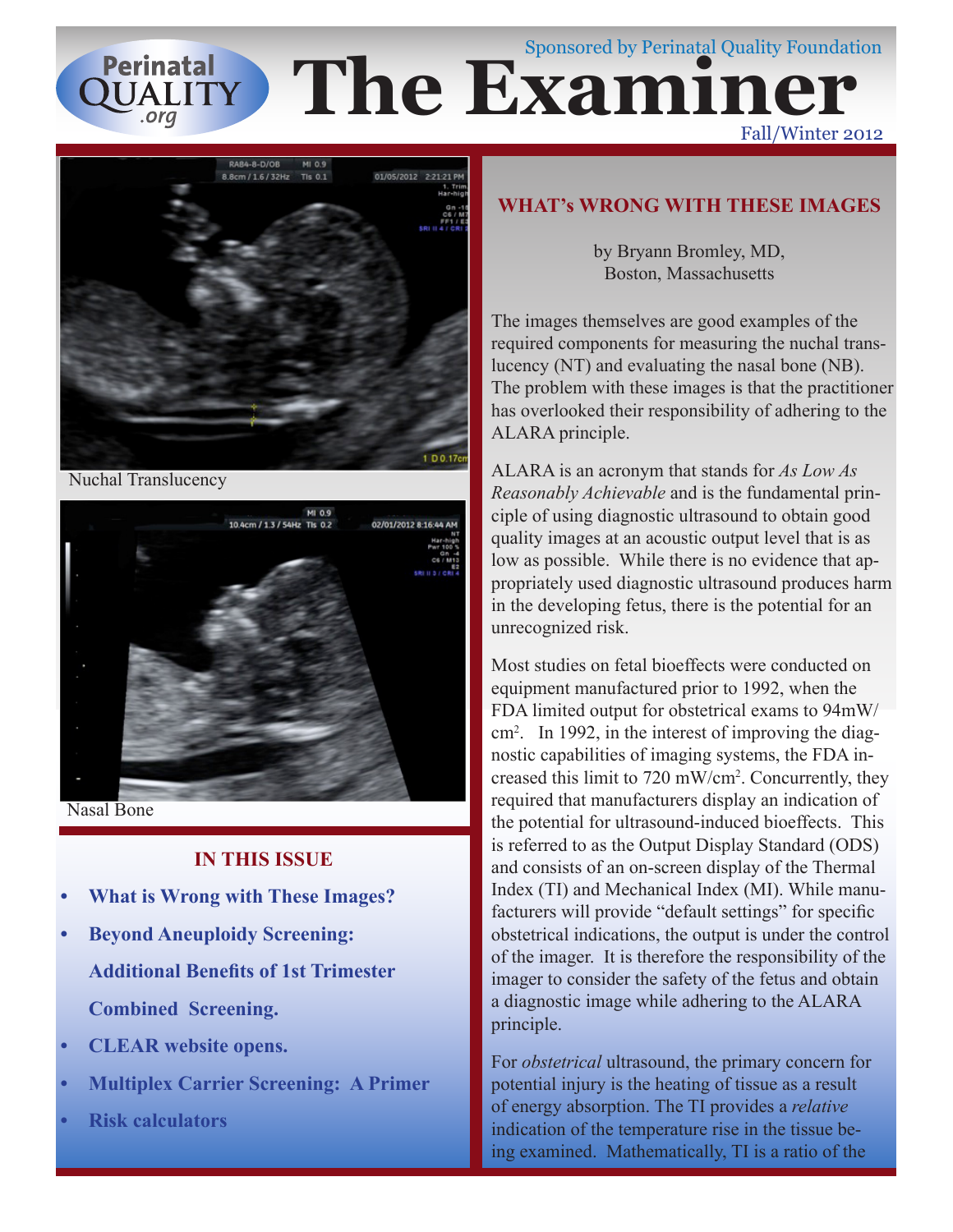emitted power to the power that would be necessary to raise the temperature of the tissue by  $1^{\circ}$  C. The index is modeled to take into account that temperature rise depends on many factors including the scanning mode, duration of exposure and the type of tissue being evaluated. For example, bone absorbs significant energy and this increases the likelihood of a temperature rise, furthermore, the heat is conducted to the adjacent soft tissue. Clinically, this results in two different TI displays for *obstetrical* imaging. The TI for soft tissue (TIS) which assumes that the ultrasound beam only crosses through fluid and soft tissue and the TI for bone (TIB) which takes into consideration the presence of bone within the imaging field. For both of these settings, the maximum temperature is at the focal point of the ultrasound beam.

Prior to 10 weeks gestation (from LMP) the TI for soft tissue (TIS) is used. Thereafter, bone ossification is evident and the TI for bone (TIB) is used to monitor the potential thermal effect. There has been debate as to a specific value of TI that should be used to limit risk. In general, a TI of  $\leq 0.5$ -0.7 is considered safe for an "extended" period of scanning. Spectral and Power Doppler may increase the TI significantly, and should only be used in the first trimester if clinically indicated. Higher TI values should be approached cautiously with a clear understanding of the potential risks and the benefits of the information being sought.

The MI is the mechanical index and is an indicator for non-thermal effects such as cavitation. This is not a significant consideration in fetal imaging due to the absence of gas bodies and the contraindication of contrast agents. Nevertheless, MI values should be kept low as theoretical bioeffects are always possible.

Now, look back at the images and you will notice on the ODS on the top of each image demonstrates that the fetus was scanned using a TI for soft tissue, and therefore, the operator can't adequately assess the thermal risk that is occurring given the presence of bone. Similarly, the power need not be at 100%.

Ultrasound should be limited to clinically-indicated examinations and be performed by qualified personnel. The ODS must be observed, and the TI/MI correctly set by the practitioner based on the gestational age of the fetus. For the NT exam (11-14 weeks), the TI for bone should be used. The TI and MI values chosen should be as low as possible, while still achieving a diagnostic image. The extent of fetal exposure is another consideration, and the ultrasound beam should not be kept in one place for a prolonged period of time. The exam should be as expeditious as possible within the parameters of obtaining a diagnostic image.

To check your own settings, you must understand the "knobology" of your own system. Refer to your user manual or call your application specialist. In the event that the transducer and system is not capable of exceeding an MI or TI of 1, no display is required.

Below are references that are excellent for further education on the important principle of ALARA and biosafety.

### REFERENCES:

*Medical Safety in Ultrasound. Second Edition. American Institute of Ultrasound in Medicine. 2009.* 

*Nelson, TR, Fowlkes B, Abramowicz J, Church C. Ultrasound Biosafety Considerations for the Practicing Sonographer and Sonologist. J Ultrasound Med 28: 139-150. 2009*

*How to Interpret the Ultrasound Output Display Standard for Higher Acoustic Output Diagnostic Ultrasound Devices. Version 2. AIUM Technical Bulletin. J Ultrasound Med. 23: 723-726. 2004*

*Guidelines for the safe use of diagnostic ultrasound equipment. The British Medical Ultrasound Society. 2009.*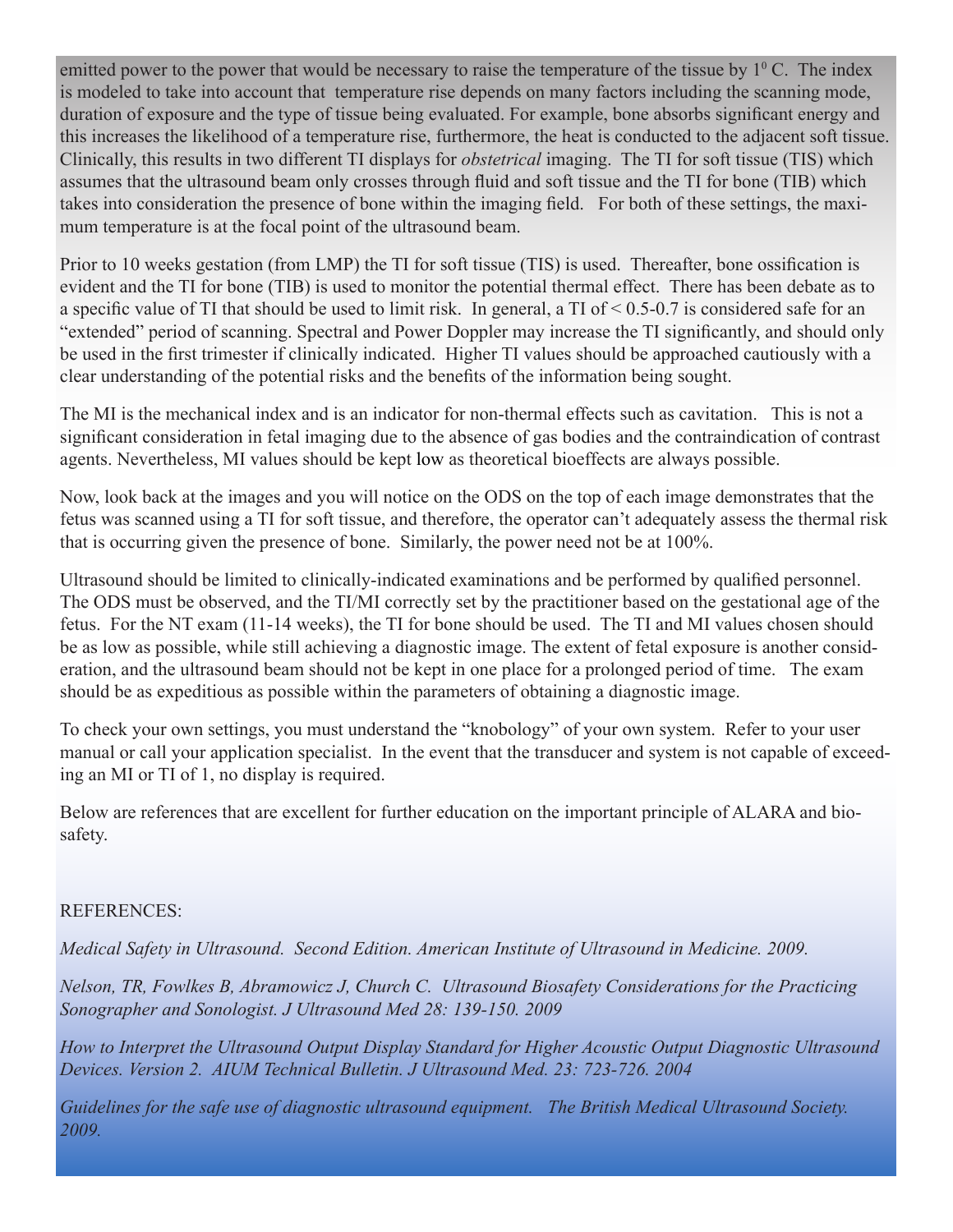



Anencephaly imaged during the first trimester.

# **BEYOND ANEUPLOIDY SCREENING: ADDITIONAL BENEFITS OF 1ST TRIMESTER COMBINED SCREENING**

### Karin Fuchs MD and Mary D'Alton MD

Over the last decade, first trimester combined screening using the nuchal translucency measurement and serum analyte concentrations has become the mainstay of aneuploidy screening for women presenting for prenatal care early in gestation. The emergence of non-invasive prenatal testing for fetal aneuploidy using cell free fetal DNA, however, has led many to question the role of first trimester combined screening for aneuploidy in the future. Although their role in aneuploidy screening may eventually be usurped by other methods, the individual components of the first trimester combined screen, the 11-14 week ultrasound, the nuchal translucency measurement itself, and serum screening, each offers valuable information that justifies their continued performance.

One of the most valuable benefits of the 11-14 week ultrasound is confirmation of pregnancy dating. Gestational age is defined as the time that has elapsed since the first day of a patient's last menstrual period, and includes a period of time that precedes both ovulation and conception. Because of the variation in the length of menstrual cycles between women and because of the recall bias inherent in a patient's memory of the first date of her last cycle, menstrual dating is prone to error. Ultrasound, however, can provide a more accurate estimate of gestational age and pregnancy dating, especially when performed in late first trimester. Although ultrasound measurements are also associated with an underlying margin of error, ultrasound dating is most accurate in the mid- to late- first trimester with margins of error of  $+3$  days from 7-10 weeks of gestation and  $\pm$  5 days from 10-14 weeks'.<sup>1</sup> Accurate dating is vital to countless aspects of pregnancy management including determination of the timing of diagnostic procedures (i.e. CVS and amniocentesis), interpretation of biochemical assays used in serum screening, administration of antenatal steroids and other interventions to prevent preterm birth, and determination of delivery timing. Use of early ultrasound to determine pregnancy dating has been associated with increased rates of preterm delivery and decreased rates of induction of labor for postterm pregnancy.2,3

First trimester ultrasound also plays a vital role in the early detection of multiple gestations and in the accurate determination of chorionicity. Several studies have demonstrated that when routine ultrasound is not performed early in pregnancy, a significant number of twin pregnancies are not recognized until the third trimester which prevents the opportunity for increased surveillance early in gestation and which may delay appropriate intervention when complications develop. Because monochorionic multiples, whether diamniotic or monoamniotic - are at increased risk of several adverse outcomes, prenatal determination of chorionicity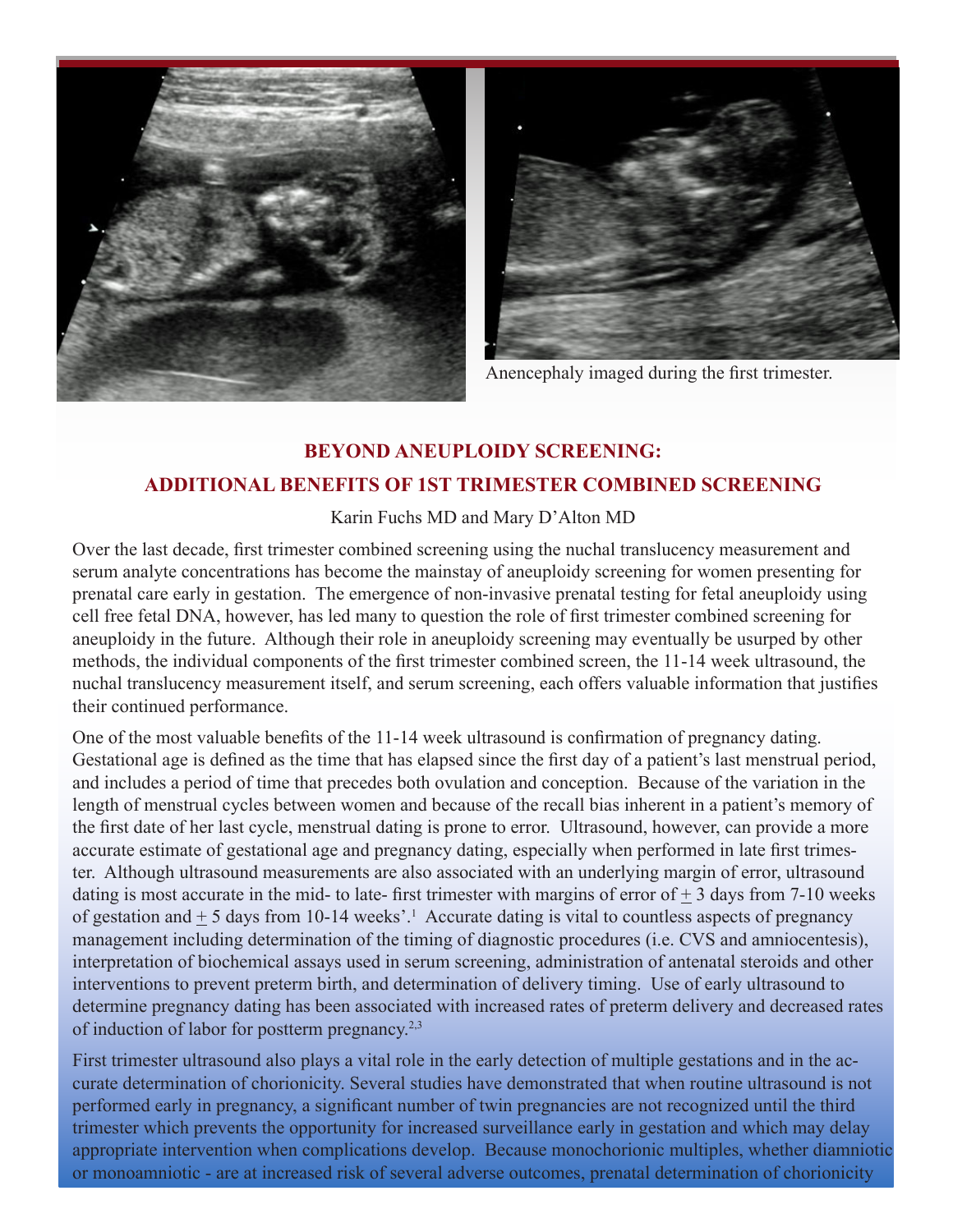and amnionicity is essential to guide the clinical management of multiple gestations. Although sonographic determination of chorionicity in dichorionic gestations becomes less reliable later in pregnancy due to the fusion of placental discs and thinning of the intertwin membrane, sonographic determination of chorionicity has its highest sensitivity and specificity prior to 14 weeks' gestation. Specifically, from 6 to 10 weeks', chorionicity can be determined by the number of gestational sacs whereas the number of yolk sacs can be used to predict amnionicity. Later in the first trimester, systematic evaluation of placental number, fetal gender, and the insertion of the intertwin membrane into the placenta allows accurate prenatal diagnosis of chorionicity. The "twin peak" or lamba sign, defined as visualization of a triangular projection of placenta between the layers of a thick dividing membrane at their attachment to the placenta > 97% sensitivity and 100% specificity 100 percent in predicting dichorionicity.<sup>4</sup> In contrast, the finding of a "T-sign" with a characteristic thin intertwin membrane inserting directly into the placenta at a 90 degree angle has 100% sensitivity and >98% specificity for detecting monochorionic diamniotic gestations.<sup>4</sup>

In addition to the value of the first trimester ultrasound in pregnancy dating and identification of multiple gestations, the nuchal translucency measurement obtained as part of the 11-14 weeks scan has particular benefit in screening for fetal anomalies. Among pregnancies with nuchal translucencies above 3.5 mm, the overall risk of a major structural malformation is  $\sim$  7% - more than twice the baseline risk. Furthermore, among chromosomally normal fetuses, the risk of a structural anomaly is known to increase with increasing nuchal translucency with a 10% risk of structural malformations with nuchal translucencies from 3.5 - 4.4 mm,  $19\%$  for NTs from 4.5 - 5.4 mm,  $24\%$  for NTs of 5.5 - 6.4 mm, and  $46\%$  for NT > 6.5 mm.<sup>5</sup> Although nuchal translucency above the 99th percentile is associated with a 3% risk of fetal congenital heart disease <sup>6</sup>, other malformations are also associated with an increased nuchal translucency including diaphragmatic hernia, renal anomalies, body stalk disruption, and abdominal wall defects. In addition, several malformations – including anencephaly, omphalocele, bladder outlet obstruction - can be detected at the time of the 11- 14 week scan. Detection of an increased nuchal translucency should prompt a detailed anatomic survey and fetal echocardiogram in the second trimester; identification of increased risk in the first trimester will improve the likelihood of prenatal detection of fetal structural anomalies and help to ensure adequate time for referral to a tertiary care facility.

Low concentrations of PAPP-A and beta hCG have been associated with many adverse pregnancy outcomes and – beyond their role in screening for fetal aneuploidy – can be used to quantify the risks of fetal loss, preeclampsia, preterm birth, abruption, and poor fetal growth. Specifically, concentrations of either PAPP-A or beta hCG below the 1<sup>st</sup> percentile are both associated with an increased risk of pregnancy loss at  $\leq$  20 weeks [OR 5.4 and 8.5], whereas IUGR occurs in 24% of pregnancies with a PAPP-A below the 1<sup>st</sup> percentile and 14% of pregnancies with a beta hCG below the 1<sup>st</sup> percentile.<sup>7</sup> Other studies have shown that PAPP-A levels below the 5<sup>th</sup> percentile are associated with statistically significant increases in the rate of low-birth weight, early and late fetal loss, preterm birth, abruption and hypertensive disorders of pregnancy.<sup>8</sup>

In conclusion, in addition to playing a vital role in aneuploidy screening over the last decade, the individual components of first trimester combined screening offer several additional benefits that affect patient counseling and pregnancy management. Specifically, first trimester combined screening leads to improved pregnancy dating, early detection of multiples and some structural malformations, more accurate determination of chorionicity, and identification of patients at increased risk for fetal anomalies and multiple other adverse pregnancy outcomes. Accordingly, even if the use of cell free fetal DNA becomes widespread, there will continue to be a role for the 11-14 week ultrasound, nuchal translucency measurement, and first trimester serum screening in the foreseeable future.

### **REFERENCES**

- *1. MacKenzie A, Stephenson C, Funai E. Prenatal Assessment of Gestational Age. UpToDate 2010 (May); Version 18.2.*
- *2. Yang, H, Kramer, MS, Platt, RW, Blondel, B. How does early ultrasound scan estimation of gestational age*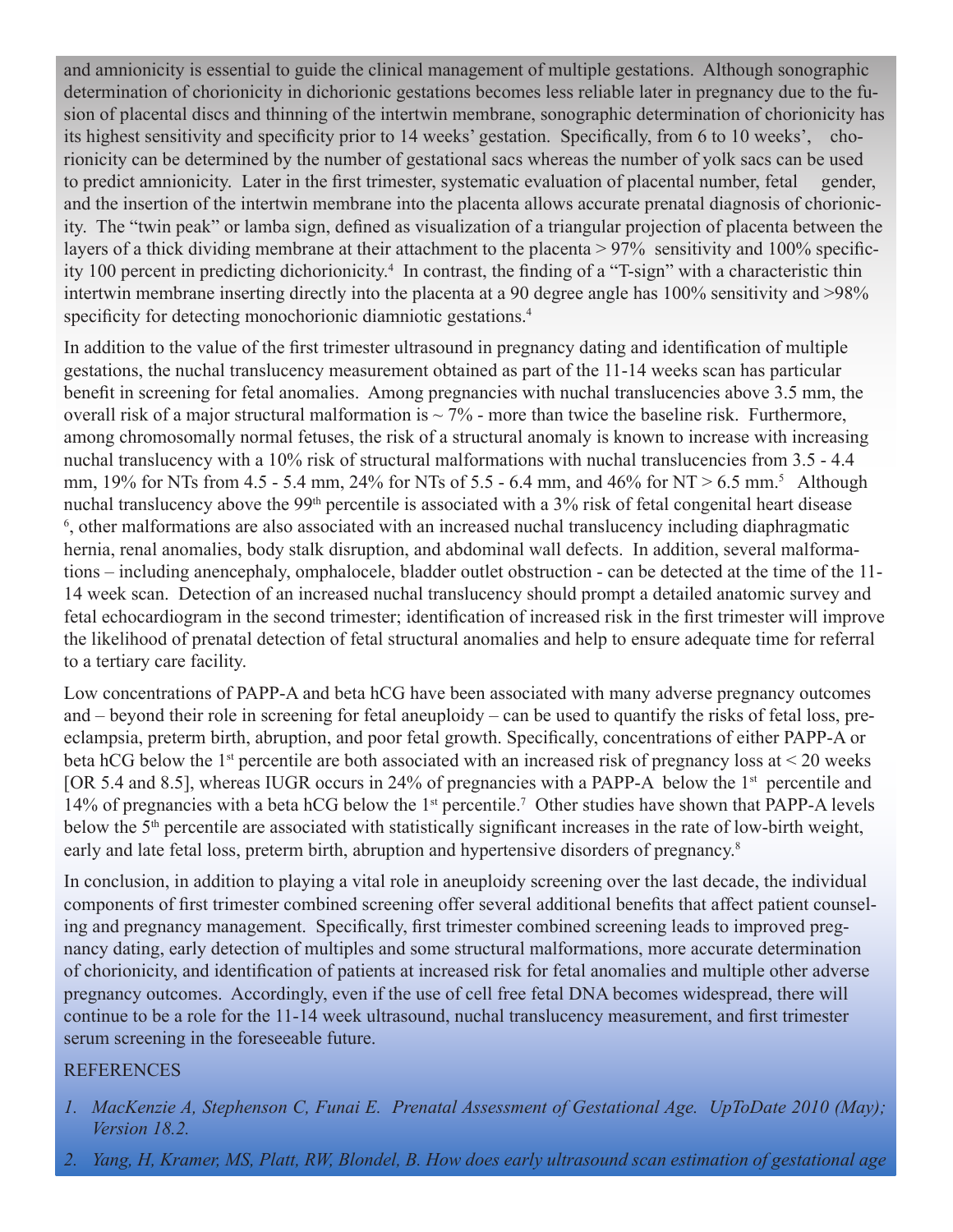*lead to higher rates of preterm birth?. Am J Obstet Gynecol 2002; 186:433-7.*

- *3. Neilson, JP. Ultrasound for fetal assessment in early pregnancy. Cochrane Database Syst Rev 2000.*
- *4. Carroll SGM, Soothill PW, Sherif AA, Porter H, Montague I, Kyle PM. 2002. Prediction of chorionicity in twin pregnancies at 10–14 weeks of gestation. Br J Obstet Gynaecol 109: 182–6.*
- *5. Souka AP, von Kaisenberg CS, Hyett JA, et al. Increased nuchal translucency with normal karyotype. AJOG 2005;192:1005–21.*
- *6. Simpson LL, Malone FD, Bianchi DW, Ball RH, Nyberg DA, Comstock CH, Saade G, Eddleman K, Gross SJ, Dugoff L, Craigo SD, Timor-Tritsch IE, Carr SR, Wolfe HM, Tripp T, D'Alton ME. Nuchal translucency and the risk of congenital heart disease. Obstet Gynecol. 2007 Feb;109(2 Pt 1):376-83.*
- *7. Goetzl L, Krantz D, Simpson JL, Silver RK, Zachary JM, Pergament E, Platt LD, Mahoney M, Wapner RJ. Pregnancy-associated plasma protein A, free beta-hCG, nuchal translucency, and risk of pregnancy loss. Obstet Gynecol 2004;104:30-6.*
- *8. Dugoff L, Hobbins JC, Malone FD, Porter TF, Luthy D, Comstock CH, Hankins G, Berkowitz RL, Merkatz I, Craigo SD, Timor-Tritsch IE, Carr SR, Wolfe HM, Vidaver J, D'Alton ME. First-trimester maternal serum PAPP-A and free-beta subunit human chorionic gonadotropin concentrations and nuchal translucency are associated with obstetric complications: a population-based screening study (the FASTER Trial). Am J Obstet Gynecol. 2004 Oct;191(4):1446-51.*

## **IT IS OPEN!!! CERVICAL LENGTH EDUCATION AND REVIEW (CLEAR) http://www.perinatalquality.org**

The Perinatal Quality Foundation convened a cervix education task force in November 2011. Representatives from multiple organizations including AIUM, ACR, ACOG, ACOOG, SDMS, and SMFM participated. The goal of the task force was to develop consensus education that presented, in a widely available format, the standard criteria for sonographic cervical measurements during pregnancy. The CERVICAL LENGTH EDUCATION and REVIEW (CLEAR) program is a product of task force discussion.

The Cervical Length Education and Review (CLEAR) program provides three lectures, an optional examination, and scored cervical image review. The lectures are available at no charge. Continuing medical education will be available to those who complete the examination. Documentation of completion of the CLEAR program as well as CME will be provided to those who complete the lectures, examination, and pass the image review.

The importance of measuring the cervix correctly has been stressed in multiple recent articles. The CLEAR process provides education regarding standard techniques and allows participants to apply these standard criteria to demonstrate their ability.

Be among the first to participate. Investigate CLEAR at http://www.perinatalquality.org

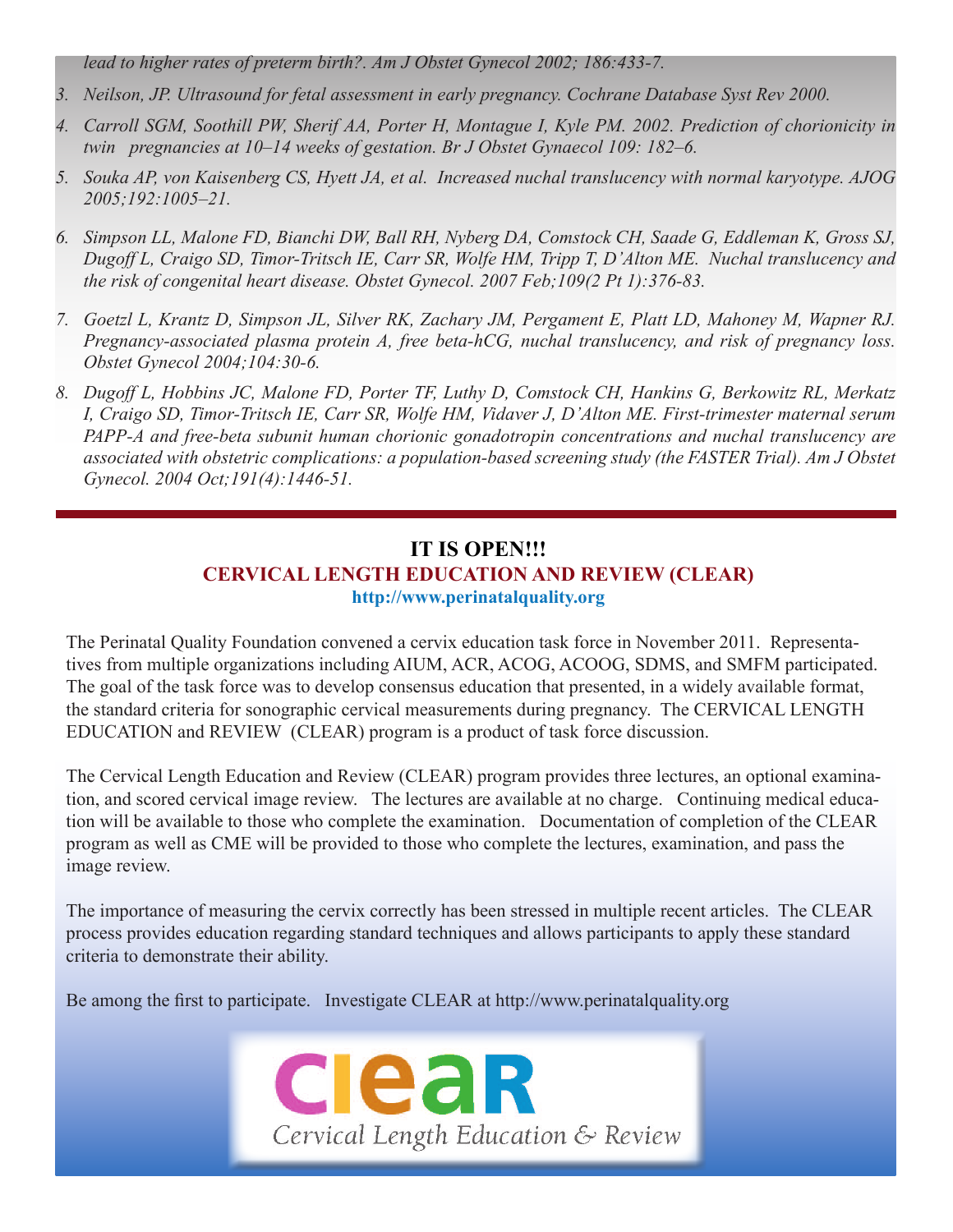

## **GENETICS COUNSELOR'S COLUMN MULTIPLEX CARRIER SCREENING: A PRIMER**

by Renee Chard, NSGC

#### **What is multiplex carrier screening?**

Advances in molecular genetic technologies have made it possible to screen patients for carrier status of many conditions with one test. Multiplex carrier screening may also be called expanded carrier screening, universal screening, multi-disease carrier screening or high through put carrier screening, and testing panels may include 10-15 conditions to as many as 100 or more. The majority of the conditions follow an autosomal recessive inheritance pattern and some are x-linked conditions.

#### **Who is it for?**

Each person carries an estimated 3-5 recessive, disease-causing gene mutations. Traditionally, carrier tests offered to a couple depends on

ethnicity and family health history, and some screening panels target a specific population, for example expanded screening panels for individuals of Ashkinazi Jewish ancestry. Others are very broad and designed to be offered to any couple.

Expanded carrier screening may be particularly helpful when one or both members of the couple are adopted and information about family medical history is limited. Finally, consanguineous couples might want to consider expanded carrier screening, due to the fact that there is an increased chance for them to carry deleterious mutations for the same condition.

Multiplex carrier screening might NOT be the appropriate choice for someone with a family history of a specific genetic disorder, even if the condition is on the testing panel. Many genetic disorders can result from many mutations in the same gene, for example over 120 mutations in the HEXA gene are known to cause Tay-Sachs disease, and more than 1500 mutations have been reported in the CFTR gene. In these situations multiplex carrier screening will include common mutations, but not all mutations. So, it is important to confirm that the mutations identified in the affected family member will be on the testing panel.

### **What should be considered when choosing a panel?**

There are several things to consider when choosing a screening test, for example, what is the cost of the test? What are the specificities and sensitivities of the tests? How severe is the condition for which screening is being performed? Is onset in infancy, childhood or adulthood? Is it relevant to family planning? What can be done if a screening result is positive? Does the panel include conditions relevant to my patient's ethnic background?

### **What are the options if a couple is found to be at 25% risk for a condition?**

Options available to couples in which both are found to be carriers of the same condition depends on when this information is discovered. If a pregnancy is already underway, the couple could have chorionic villi sampling or amniocentesis for prenatal diagnosis. When performed preconceptionally, the couple may decide to avoid pregnancy either by remaining without children or by adopting a child, to utilize donor gametes, or turn to assisted reproductive technologies for preimplantation genetic diagnosis. Couples may decide to conceive naturally and have prenatal diagnosis or not have testing at all.